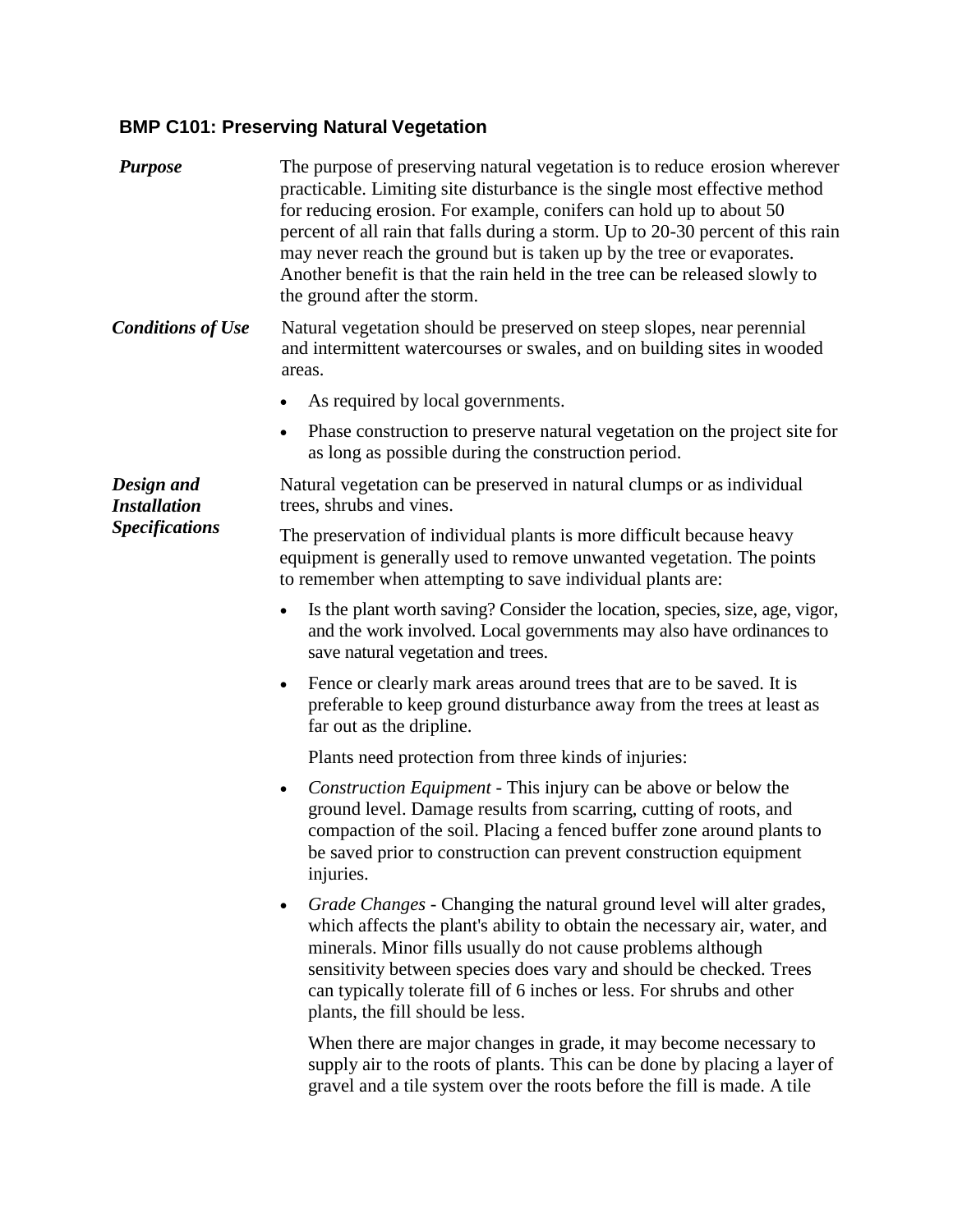system protects a tree from a raised grade. The tile system should be laid out on the original grade leading from a dry well around the tree trunk. The system should then be covered with small stones to allow air to circulate over the root area.

Lowering the natural ground level can seriously damage trees and shrubs. The highest percentage of the plant roots are in the upper 12 inches of the soil and cuts of only 2-3 inches can cause serious injury. To protect the roots it may be necessary to terrace the immediate area around the plants to be saved. If roots are exposed, construction of retaining walls may be needed to keep the soil in place. Plants can also be preserved by leaving them on an undisturbed, gently sloping mound. To increase the chances for survival, it is best to limit grade changes and other soil disturbances to areas outside the dripline of the plant.

 *Excavations* **-** Protect trees and other plants when excavating for drainfields, power, water, and sewer lines. Where possible, the trenches should be routed around trees and large shrubs. When this is not possible, it is best to tunnel under them. This can be done with hand tools or with power augers. If it is not possible to route the trench around plants to be saved, then the following should be observed:

Cut as few roots as possible. When you have to cut, cut clean. Paint cut root ends with a wood dressing like asphalt base paint if roots will be exposed for more than 24-hours.

Backfill the trench as soon as possible.

Tunnel beneath root systems as close to the center of the main trunk to preserve most of the important feeder roots.

Some problems that can be encountered with a few specific trees are:

- Maple, Dogwood, Red alder, Western hemlock, Western red cedar, and Douglas fir do not readily adjust to changes in environment and special care should be taken to protect these trees.
- The windthrow hazard of Pacific silver fir and madrona is high, while that of Western hemlock is moderate. The danger of windthrow increases where dense stands have been thinned. Other species (unless they are on shallow, wet soils less than 20 inches deep) have a low windthrow hazard.
- Cottonwoods, maples, and willows have water-seeking roots. These can cause trouble in sewer lines and infiltration fields. On the other hand, they thrive in high moisture conditions that other trees would not.
- Thinning operations in pure or mixed stands of Grand fir, Pacific silver fir, Noble fir, Sitka spruce, Western red cedar, Western hemlock, Pacific dogwood, and Red alder can cause serious disease problems.